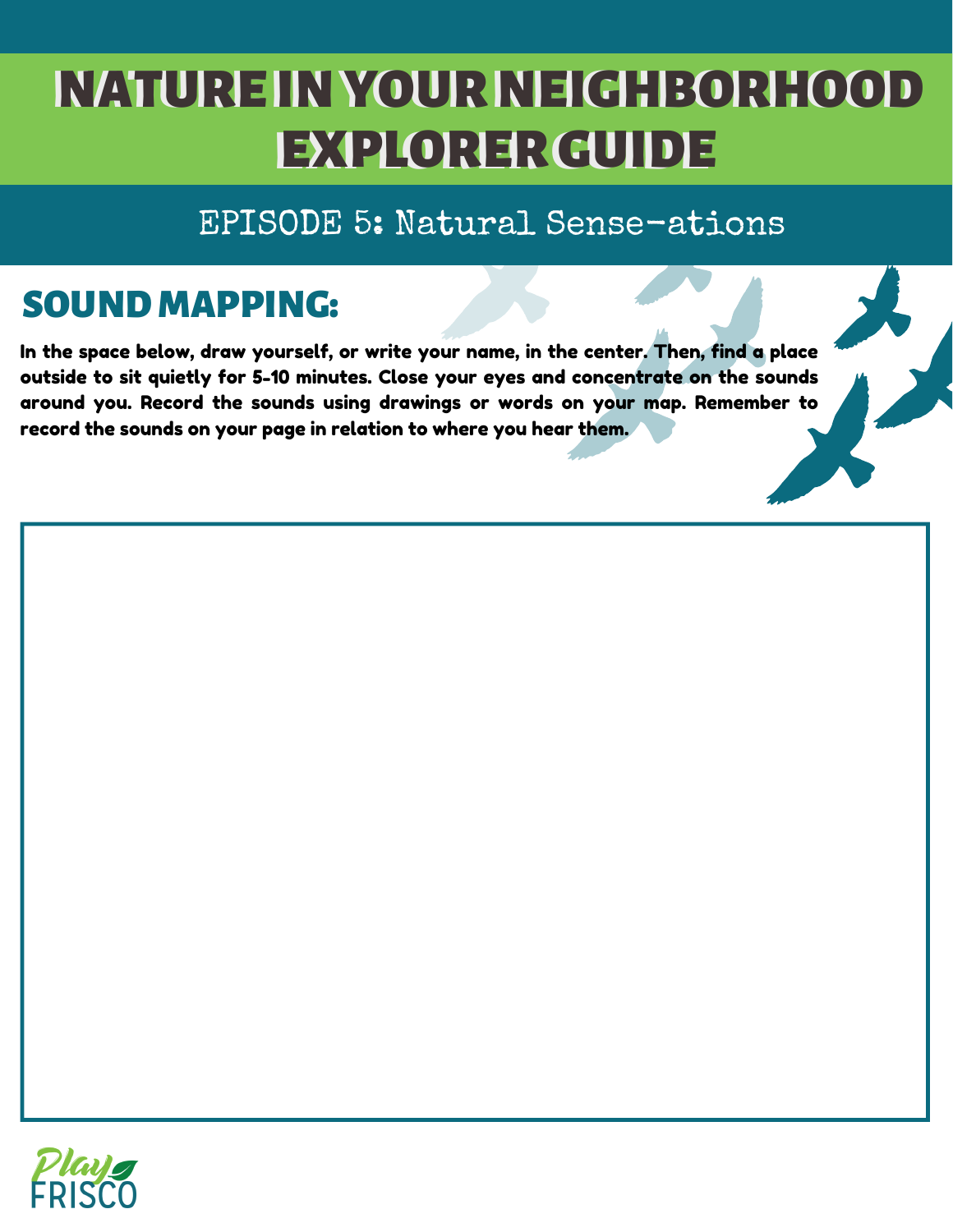## TEXTURECOLLAGE:

In the space below, use crayons to transfer textures from nature onto your page. This often works best when using the crayons unwrapped and on their side. Use as many colors and textures as you'd like! Remember, be gentle with living plants, like flowers or leaves, that may be fragile.